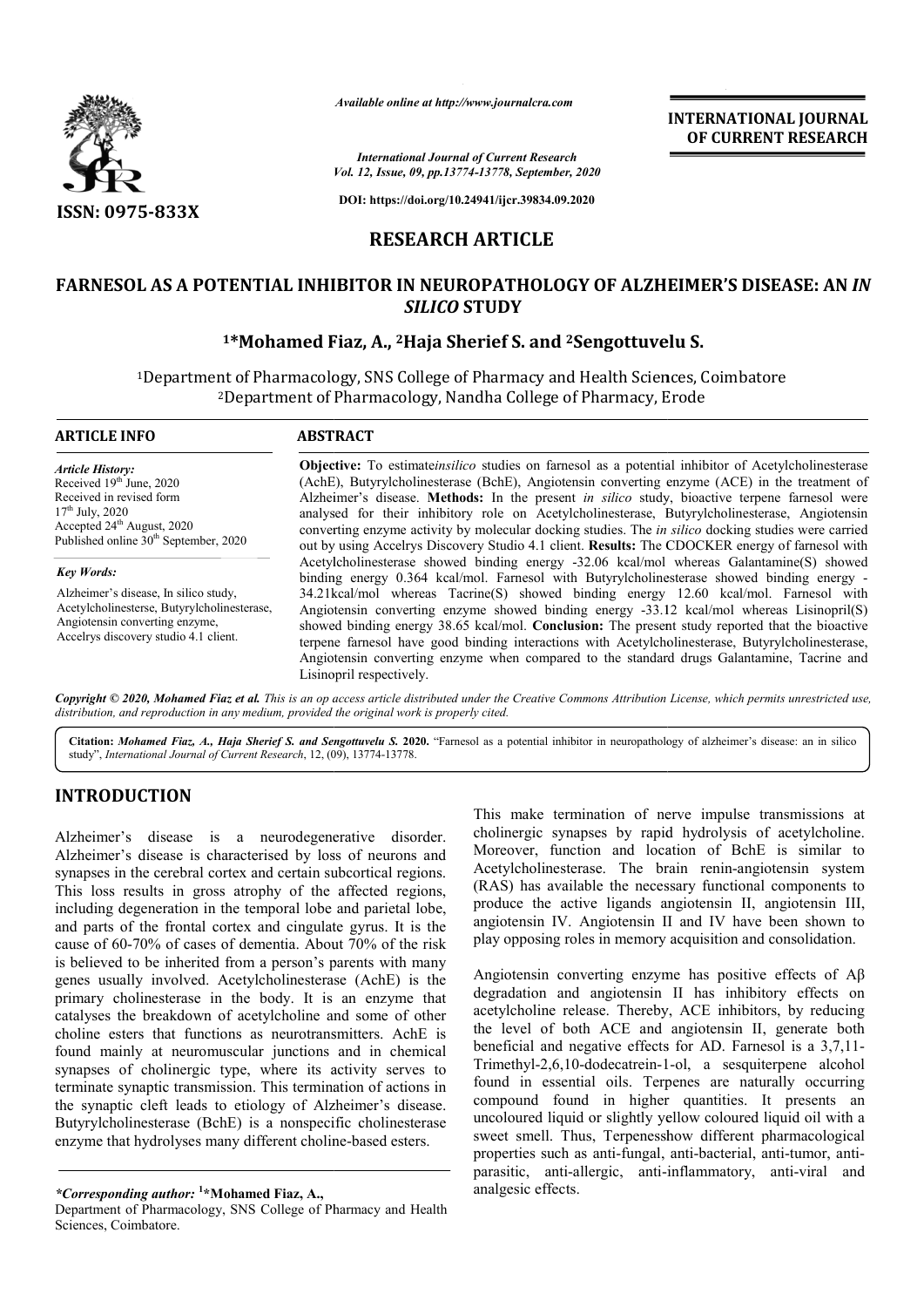

**Figure 1. Structure of Farnesol**

Computer methods of drug design are based on a postulate that pharmacologically active compounds act by interaction with their macro molecule targets, mainly proteins and nucleic acids. Major factors of such interactions include steric complementary of interacting surfaces of molecules, electrostatic forces, hydrophobic interactions, and hydrogen bond formation. These factors are mainly considered during analysis and prediction of interaction of two molecules.

# **MATERIALS AND METHODS**

**Ligand:** The chemical structure of Farnesol were downloaded from Pubchem (Pubchem ID: 445070) database with possible structure definition file format for docking studies.

**Preparation of protein target:** The crystal structure of Acetylcholinesterase (1QTI), Butyrylcholinesterase (4BDS), Angiotensin converting enzyme (1O8A) were downloaded from RCSB PDB and the protein was prepared for molecular dockingby eliminating the unessential water molecules, heteroatoms present, small ions, and alternate confirmations; completing the structure by modelling the missing loop, inserting the missing atoms. Checking the potential energy, Vander Waals energy, electrostatic energy and RMS gradient of the complex before and after protein minimization and then fully merging the hydrogen to the target molecule using Accelrys discovery studio 4.1 client. Static forces, hydrophobic interactions, and hydrogen<br>
formation. These factors are mainly considered during<br>
is and prediction of interaction of two molecules.<br> **ERIALS AND METHODS**<br> **ERIALS AND METHODS**<br> **ERIALS AND METH** 

**Active site prediction:** Proteins have specific binding sites, the residues form an active cavity where the ligands are capable to bind and are called active site. The binding sites of preferred target proteins Acetylcholinesterase (1QTI), Butyrylcholinesterase (4BDS), Angiotensin converting enzyme (1O8A) were identified by using Accelrys discovery studio 4.1 to predict the ligand-binding site.



**Figure 2. Binding site of AchE**



**CDOCKER studies:** Interaction of ligand with many proteins were treated to be fully flexible and protein rigid was **CDOCKER studies:** Interaction of ligand with many proteins were treated to be fully flexible and protein rigid was evaluated. The compound were minimized used as input ligand in the protocol explorer of CDOCKER. Molecular dynamic protocol was used to generate various conformations for ligand and the initially generated structures were refined using simulated annealing protocol. The type of interaction to be existed between the ligand and proteins were predicted. col was used to generate various conformations<br>the initially generated structures were refined<br>d annealing protocol. The type of interaction to

**Docking studies:** Drug compound that qualify the tests are docked with the receptors 1QTI, 4BDS, 1O8A using CDOCKER available on Accelrys discovery studio 4.1 client. 30 poses were obtained (10 for each receptor). One with the minimum CDOCKER energy is considered to the best binding fit. Interaction of drug with that particular receptor is visualized and determined. be existed between the ligand and proteins were predicted.<br>**Docking studies:** Drug compound that qualify the tests are docked with the receptors 1QTI, 4BDS, 108A using<br>CDOCKER available on Accelrys discovery studio 4.1 cli

## **RESULTS**

The selected terpene farnesol and the synthetic drug Fit. Interaction of drug with that particular receptor is<br>
visualized and determined.<br> **RESULTS**<br>
The selected terpene farnesol and the synthetic drug<br>
Galanthamine, Tacrine, Lisinopril (standards) were docked in the active site of optimized and energy minimized Acetylcholinesterase, Butyrylcholinesterase, Angiotensin Acetylcholinesterase, Butyrylcholinesterase, Angiotensin<br>converting enzyme respectively. The results were analysed to identify natural compound with good inhibitory activity considering the interactions binding energy. The compound had very good interactions with active site residues. The interactions of farnesol and Acetylcholinesterase, considering the interactions binding energy. The compound had very good interactions with active site residues. The interactions of farnesol and Acetylcholinesterase, Butyrylcholinesterase, Angiotensin converting enzyme with their specific targets are shown in the figures.



**Figure 5. Interactions between AchE and Farnesol**

**Figure 3. Binding site of BchE**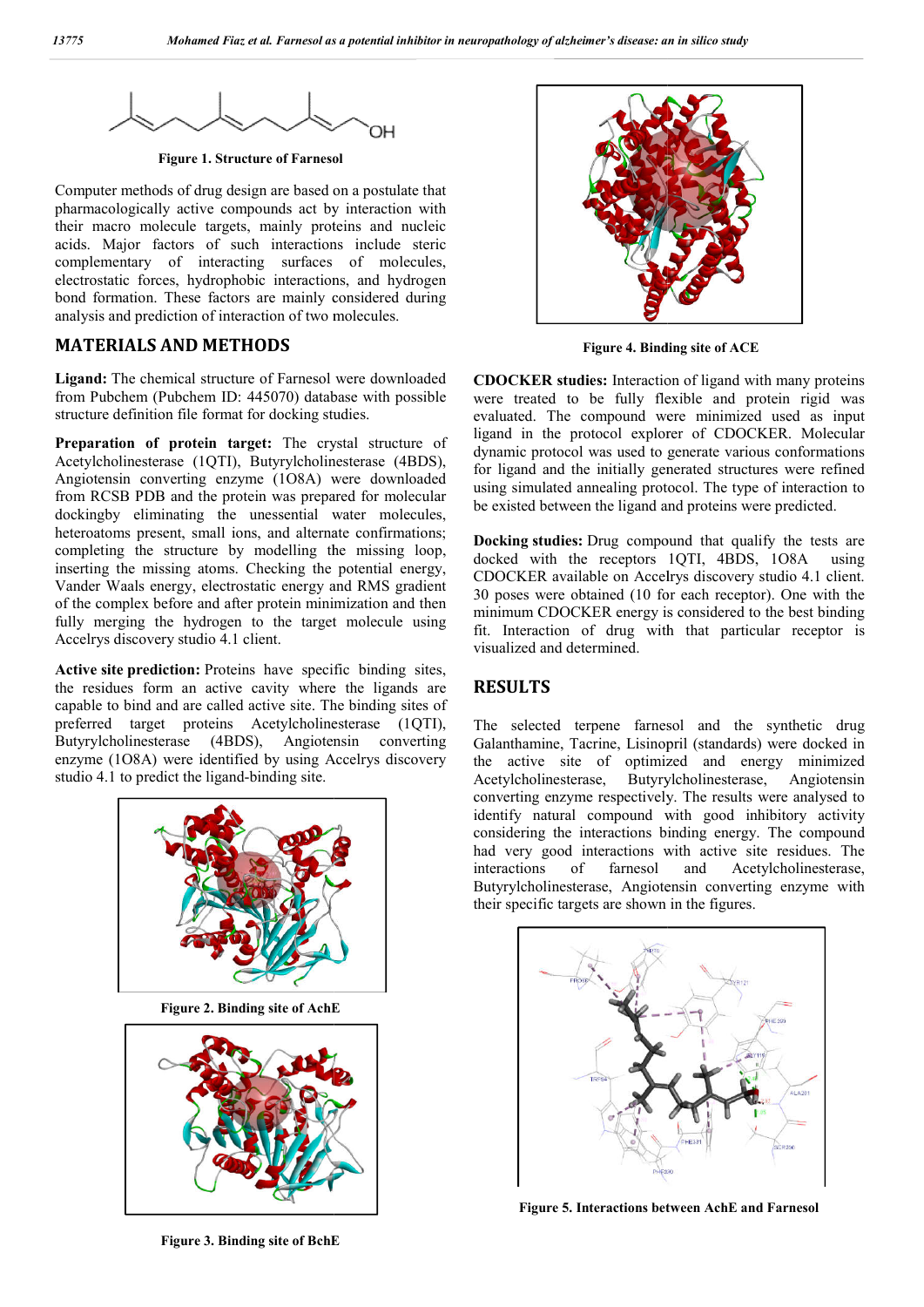

**Figure No.6 Interactions between AchE and Galantamine(s)**



**Figure 7. Interactions between BchE and Farnesol**



**Figure 8. Interactions between BchE and Tacrine(S)**



**Figure 9. Interactions between ACE and Farnesol** 



**Figure 10. Interactions between ACE and Lisinopril(S)**

Similarly, interactions of amino acid, H bond distance and CDOCKER energies of AchE, BchE, ACE with Farnesol and standards Galanthamine, Tacrine, Lisinopril respectively are shown in the Table No.1-3.



**Figure 11. 2D diagram for the binding site of farnesol with AchE**



**Figure 12. 2D diagram for the binding site of galantamine with AchE**



**Figure13. 2D diagram for the binding site of Farnesol with BchE**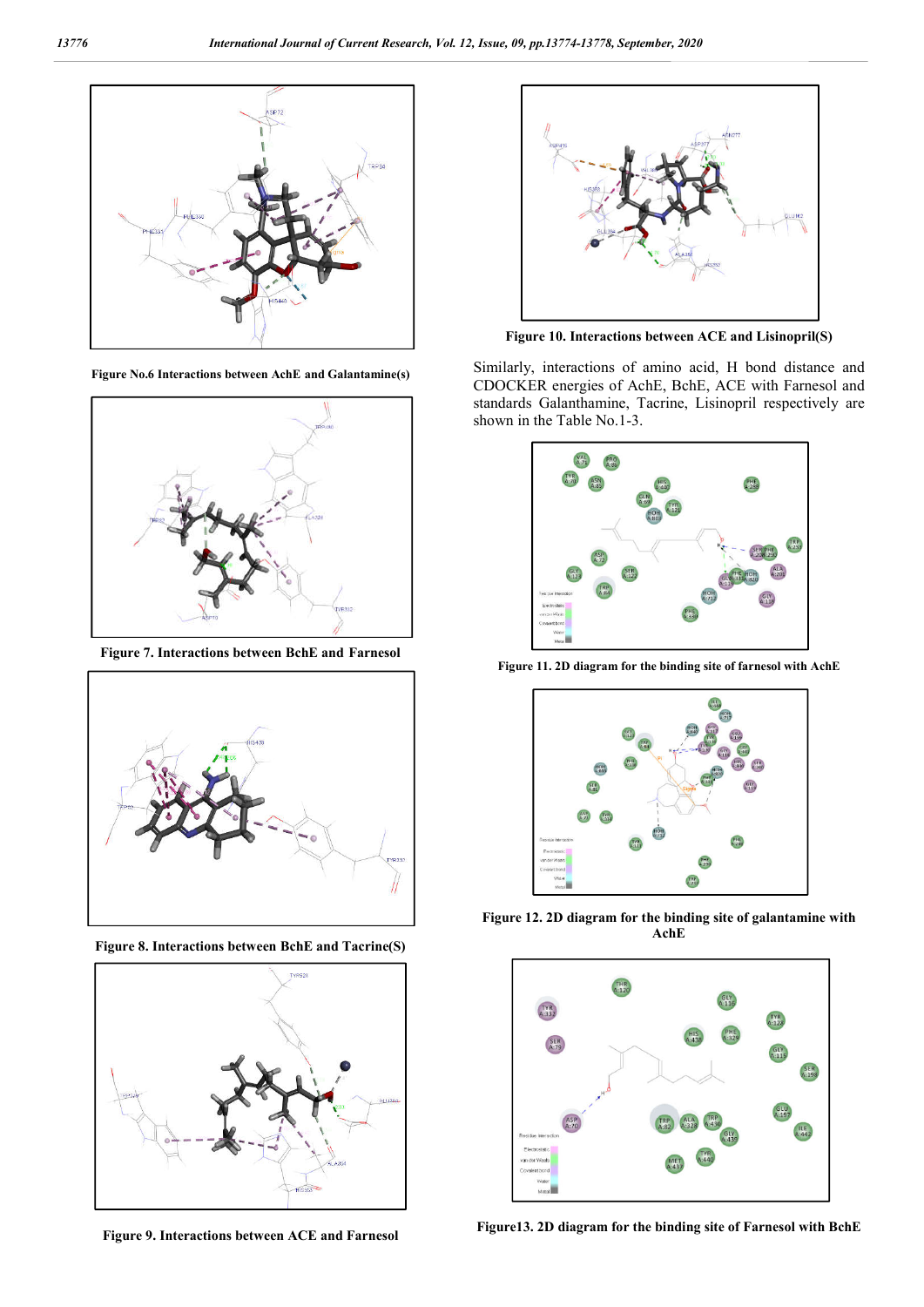**Table 1. Interaction of amino acids, H-bonds distance and CDOCKER energies of AchE with Farnesol and Galantamine**

| S.No | Ligand         | Interaction residues                 | Bond length $(A)$             | CDOCKER energies Kcal/mol |
|------|----------------|--------------------------------------|-------------------------------|---------------------------|
|      | Farnesol       | TYR70, TRP84, TRP84, PHE290, PHE330, | 5.11, 3.57, 4.37, 4.95, 3.94, | $-32.06$                  |
|      |                | PHE331, TYR334, HIS440, HIS440       | 5.35, 4.91, 4.92, 5.36        |                           |
|      | Galantamine(S) | HIS440, PHE331, TRP84, TRP84, TRP84, | 2.60, 5.31, 4.84, 5.20, 4.38, | 0.364                     |
|      |                | <b>PHE330</b>                        | 5.16                          |                           |

**Table 2. Interaction of amino acids, H-bond distance and CDOCKER energies of BchE with Farnesol and Tacrine**

| S.No | Ligand      | Interaction residues          | Bond length( $\AA$ )    | CDOCKER energies Kcal/mol |
|------|-------------|-------------------------------|-------------------------|---------------------------|
|      | Farnesol    | ASP70, TRP82, ALA328, TRP82,  | 1.99, 2.98, 3.94, 4.27, | $-34.21$                  |
|      |             | TRP82, TRP82, TYR332, TRP430  | 4.05, 4.00, 5.43, 5.30  |                           |
|      | Tacrine (S) | HIS438, HIS438, TRP82, TRP82, | 2.49, 2.66, 4.52, 3.88, | 12.60                     |
|      |             | TRP82, TRP82, TRP82, TYR332   | 3.98, 4.49, 5.11, 5.31  |                           |

**Table 3. Interaction of amino acids, H-bond distance and CDOCKER energies of ACE with Farnesol and Lisinopril**

| S.No | Ligand        | Interaction residues                                                                                | Bond length( $\AA$ )                                                         | CDOCKER energies<br>Kcal/mol |
|------|---------------|-----------------------------------------------------------------------------------------------------|------------------------------------------------------------------------------|------------------------------|
|      | Farnesol      | GLU384, ALA354, TYR 523, ZN701,<br>ALA354, TRP279, HIS353, HIS353                                   | 2.02, 2.62, 2.78, 2.41,<br>4.42, 5.26, 4.06, 4.88                            | $-33.12$                     |
|      | Lisinopril(S) | ASN277, ASN277, ASP377, ALA354,<br>GLU384, HIS353, GLU162, GLU162,<br>ZN701, ASP415, HIS383, VAL380 | 2.70, 2.51, 2.03, 2.69,<br>2.14, 2.45, 2.92, 3.00,<br>3.25, 4.66, 5.01, 5.32 | 38.65                        |



**Figure 14. 2D diagram for the binding of tacrine with BchE**



**Figure 15. 2D diagram for the binding site of Farnesol With ACE** 

#### **DISCUSSION**

The docking interactions of Acetylcholinesterase, Butyrylcholinesterase, Angiotensin converting enzyme with Farnesol and Galanthamine, Tacrine, Lisinopril were shown in Figures 5-10.

Interactions of hydrophobic and hydrogen bonds with the target proteins plays an prominent role for their pharmacological properties.



**Figure 16. 2D diagram for the binding site of Lisinopril with ACE**

In Table No.1the Compound showed CDOCKER ENERGY - 32.06 Kcal/mol when compared to the standatrd Galantamine (0.36 Kcal/mol). Further, Farnesol exhibited hydrogen bond and hydrophobic bond interactions with AchE. H bond interactions were seen between Farnesol and GLY119, SER2OO, GLY119. Hydrophobic bond interactions were seen between PRO86, TYR70, TRP84, TYR121, PHE29.The CDOCKER energies and the amino acid interactions clearly reveal that the compound has greatest binding affinity towards the enzyme AchE than the standard. Whereas, Galantamine (S) exhibited hydrogen and hydrophobic bond interactions with AchE. Hydrogen bond interactions were seen between Galanthamine and HOH820, HIS440, ASP72. Hydrophobic bond interactions were seen between PHE331, TRP84, PHE330. In Table No.2the Compound showed CDOCKER ENERGY -34.21 Kcal/mol when compared to the standard Tacrine (12.60 Kcal/mol).Further, Farnesol exhibited hydrogen and hydrophobic bond interactions with BchE. H bond interactions were seen between Farnesol and ASP70,